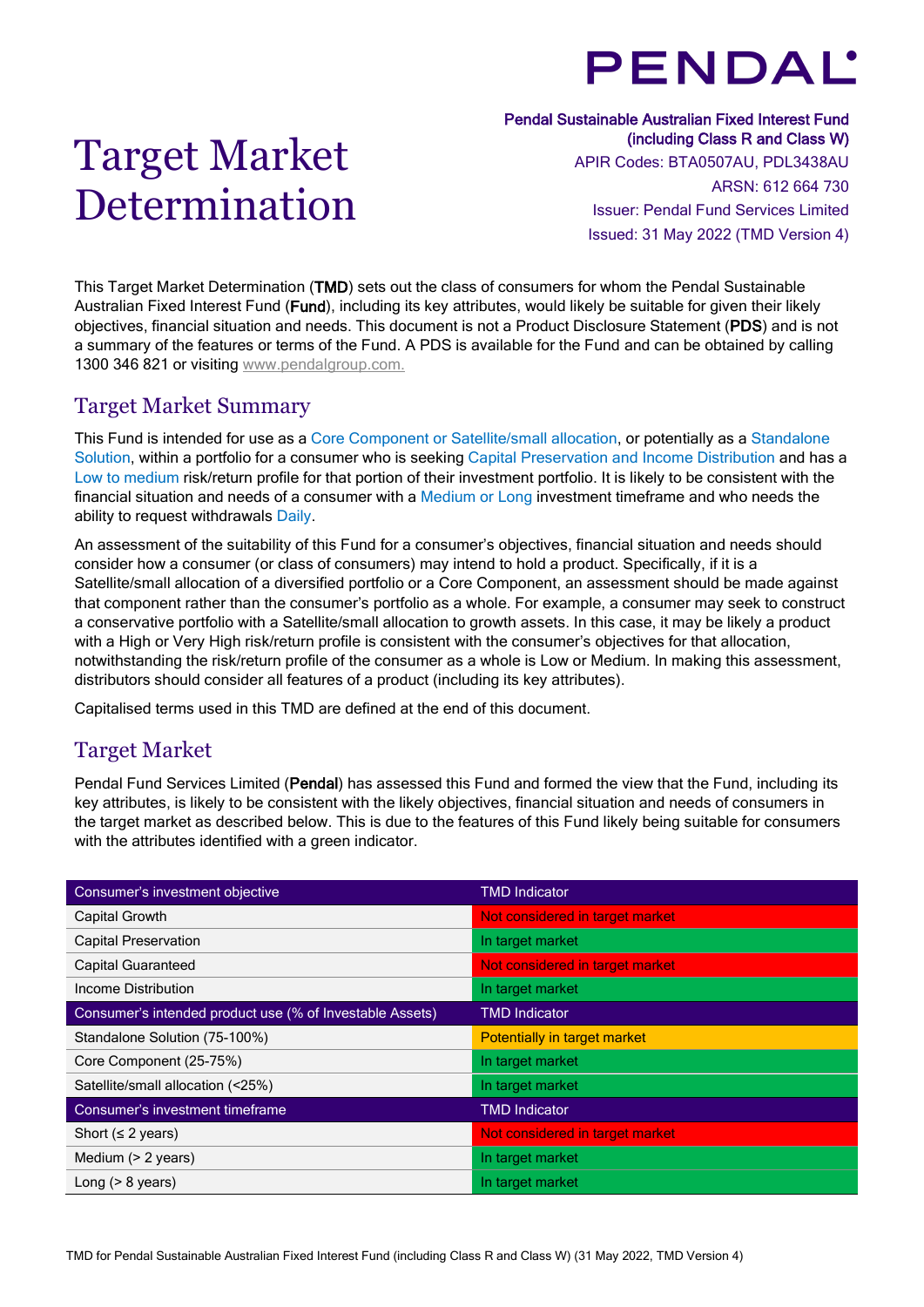| Consumer's Risk (ability to bear loss) and Return profile | <b>TMD Indicator</b>            |
|-----------------------------------------------------------|---------------------------------|
| Low                                                       | In target market                |
| <b>Medium</b>                                             | In target market                |
| High                                                      | Potentially in target market    |
| Very High                                                 | Not considered in target market |
| Consumer's need to withdraw money                         | <b>TMD Indicator</b>            |
| Daily                                                     | In target market                |
| Weekly                                                    | In target market                |
| Monthly or longer                                         | In target market                |

#### TMD indicator key

In target market **Potentially in target market** Not considered in target market

Generally, a consumer is unlikely to be in the target market for the Fund if:

- one or more of their Consumer Attributes correspond to a red rating\*, or
- three or more of their Consumer Attributes correspond to an amber rating.

\* An individual Fund may still be suitable if it is outside the Consumer's Risk and Return profile and/or Consumer's investment timeframe profile where it is a Satellite/small allocation used as part of a diversified portfolio.

## About the Fund

Investment objective: The Fund aims to provide a return (before fees, costs and taxes) that exceeds the Bloomberg AusBond Composite 0+ Yr Index by 0.75% p.a. over rolling 3 year periods.

Product description: The Pendal Sustainable Australian Fixed Interest Fund is an actively managed portfolio of fixed interest securities. Investments are selected based on a range of sustainable, ethical and financial criteria.

**Minimum investment timeframe: 3 years or more.** 

Risk level: Low to medium.

Low to medium risk of losing money in any year. Likely to produce moderate returns over the medium to long term.

Redemption frequency: Under normal circumstances, withdrawal requests may be made on any Business Day and requests received by the Fund's cut off time on any Business Day will generally be processed on the following Business Day. A Business Day being a day other than a Saturday, Sunday or public holiday, on which banks are open for general banking business in Sydney. Please refer to the PDS for full details on the withdrawal conditions for the Fund.

## TMD Definitions

| Term                            | <b>Definition</b>                                                                                                                                                                                                                                                                        |  |  |
|---------------------------------|------------------------------------------------------------------------------------------------------------------------------------------------------------------------------------------------------------------------------------------------------------------------------------------|--|--|
| Consumer's investment objective |                                                                                                                                                                                                                                                                                          |  |  |
| <b>Capital Growth</b>           | The consumer seeks to invest in a product designed to generate capital return. The<br>consumer prefers exposure to growth assets (such as shares or property) or otherwise<br>seeks an investment return above the current inflation rate.                                               |  |  |
| <b>Capital Preservation</b>     | The consumer seeks to invest in a product to reduce volatility and minimise loss in a<br>market down-turn. The consumer prefers exposure to defensive assets (such as cash or<br>fixed income securities) that are generally lower in risk and less volatile than growth<br>investments. |  |  |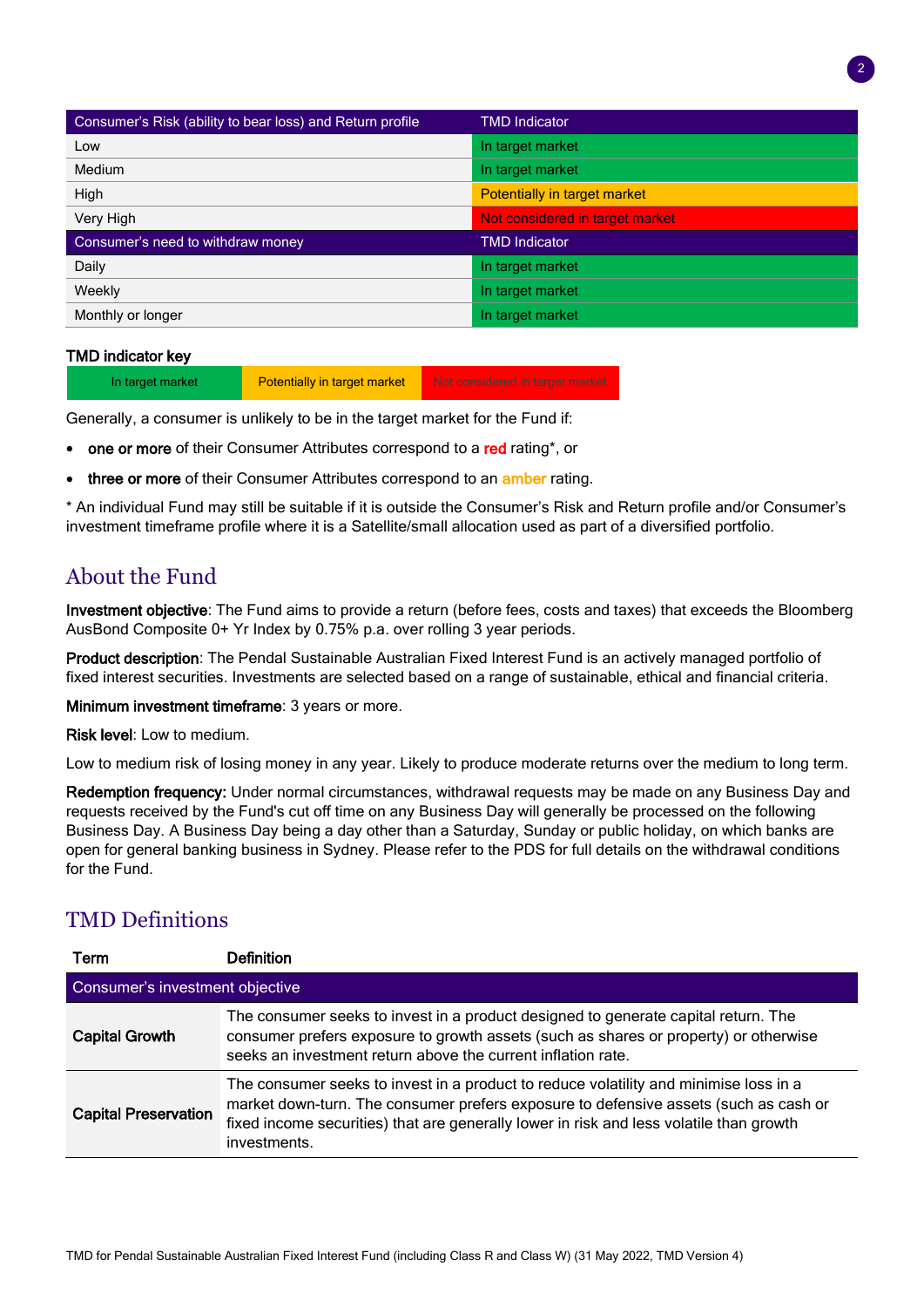| Term                                      | <b>Definition</b>                                                                                                                                                                                                                                                                                                                                  |  |
|-------------------------------------------|----------------------------------------------------------------------------------------------------------------------------------------------------------------------------------------------------------------------------------------------------------------------------------------------------------------------------------------------------|--|
| <b>Capital Guaranteed</b>                 | The consumer seeks a guarantee or protection against capital loss whilst still seeking the<br>potential for capital growth (typically gained through a derivative arrangement). The<br>consumer would likely understand the complexities, conditions and risks that are<br>associated with such products.                                          |  |
| <b>Income Distribution</b>                | The consumer seeks to invest in a product designed to distribute regular and/or tax-<br>effective income. The consumer prefers exposure to income-generating assets (typically,<br>high dividend-yielding equities, fixed income securities and money market instruments).                                                                         |  |
|                                           | Consumer's intended product use (% of Investable Assets)                                                                                                                                                                                                                                                                                           |  |
| <b>Standalone Solution</b><br>$(75-100%)$ | The consumer intends to hold the investment as either a part or the majority (up to 100%)<br>of their total <i>investable assets</i> (see definition below). The consumer typically prefers<br>exposure to a product with at least High <i>portfolio diversification</i> (see definitions below).                                                  |  |
| <b>Core Component</b><br>$(25-75%)$       | The consumer intends to hold the investment as a major component, up to 75%, of their<br>total <i>investable assets</i> (see definition below). The consumer typically prefers exposure to a<br>product with at least Medium portfolio diversification (see definitions below).                                                                    |  |
| Satellite (<25%)                          | The consumer intends to hold the investment as a smaller part of their total portfolio, as an<br>indication it would be suitable for up to 25% of the total <i>investable assets</i> (see definition<br>below). The consumer is likely to be comfortable with exposure to a product with Low<br>portfolio diversification (see definitions below). |  |
| Investable Assets                         | Those assets that the investor has available for investment, excluding the residential<br>home.                                                                                                                                                                                                                                                    |  |
|                                           | Portfolio diversification (for completing the key product attribute section of consumer's intended product use)                                                                                                                                                                                                                                    |  |
| Low                                       | Single asset class, single country, low or moderate holdings of securities                                                                                                                                                                                                                                                                         |  |
| <b>Medium</b>                             | 1-2 asset classes, single country, broad exposure within asset class                                                                                                                                                                                                                                                                               |  |
| High                                      | Highly diversified across either asset classes, countries or investment managers                                                                                                                                                                                                                                                                   |  |
|                                           | Consumer's intended investment timeframe                                                                                                                                                                                                                                                                                                           |  |
| Short ( $\leq$ 2 years)                   | The consumer has a short investment timeframe and may wish to redeem within two years.                                                                                                                                                                                                                                                             |  |
| Medium (> 2 years)                        | The consumer has a medium investment timeframe and is unlikely to redeem within two<br>years.                                                                                                                                                                                                                                                      |  |
| Long $(> 8$ years)                        | The consumer has a long investment timeframe and is unlikely to redeem within eight<br>years.                                                                                                                                                                                                                                                      |  |

3

#### Consumer's Risk (ability to bear loss) and Return profile

The risk level is not a complete assessment of all forms of investment risks, for instance it does not detail what the size of a negative return could be or the potential for a positive return to be less than the return an investor may require to meet their objectives.

#### Consumer's need to withdraw money

| Daily/Weekly/     | The consumer seeks to invest in a product which permits redemption requests at this  |
|-------------------|--------------------------------------------------------------------------------------|
| Monthly or longer | frequency under ordinary circumstances and the issuer is typically able to meet that |
|                   | request within a reasonable period.                                                  |